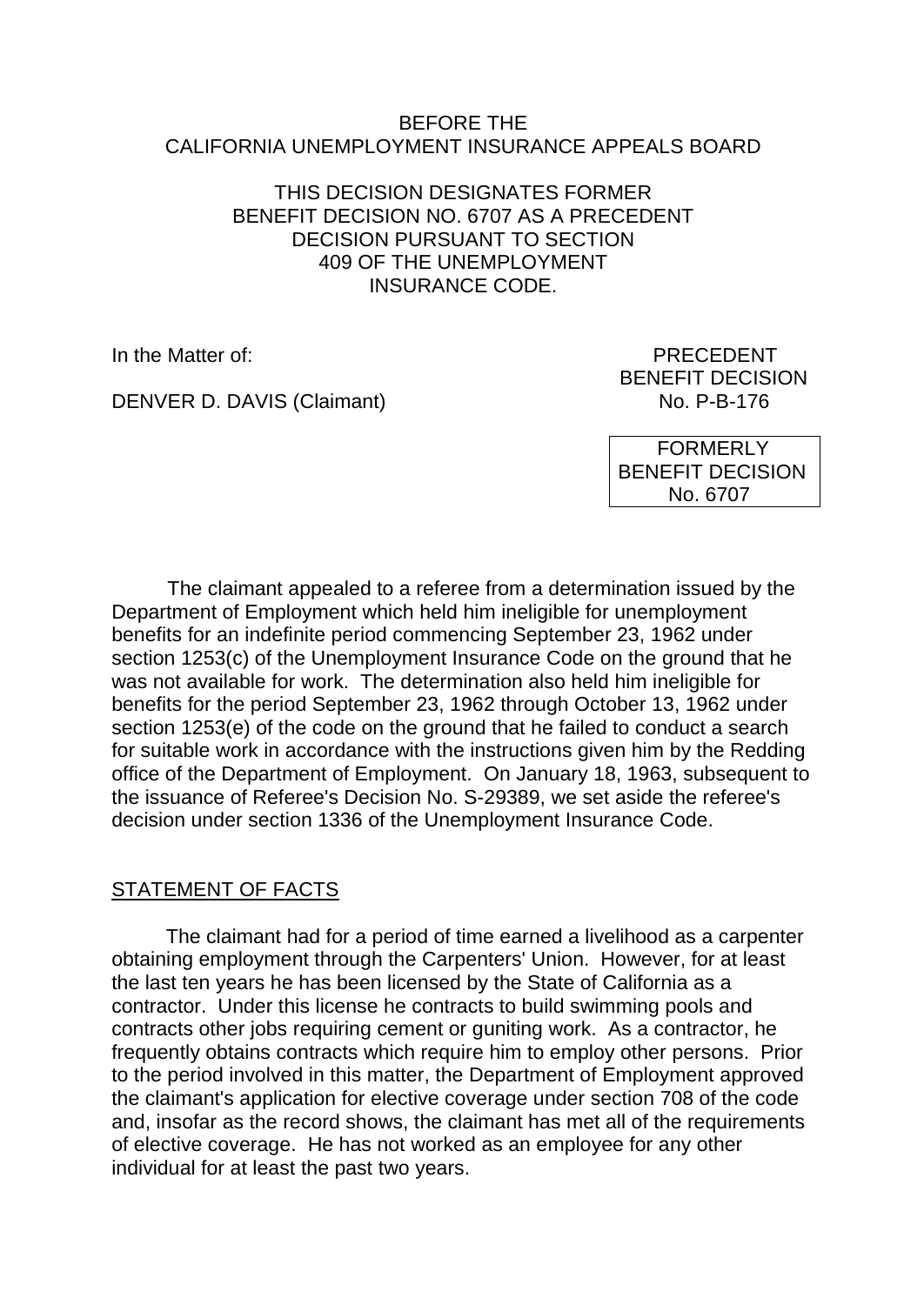Effective September 23, 1962, the claimant filed a claim for unemployment benefits in the Redding office of the Department of Employment. When he filed his claim for benefits he indicated to the department that he was self-employed as a contractor and was interested in abandoning this pursuit only if he obtained permanent, full-time work paying a wage of at least \$4 per hour.

The department classified the claimant occupationally as a construction superintendent and instructed him to search for work by applying ". . . to employers who hire people with your experience, training or skill . . ." and to contact former employers and make applications for employment in person rather than through telephone calls.

The claimant maintains an advertisement in the local telephone book and periodically places advertisements in the local newspaper. In addition, he maintains a telephone answering service. He also obtains leads through personal contacts and through friends. All of these actions are directed towards obtaining further contracts either to build swimming pools or to do cement or guniting work. During the month of October 1962 he had some 69 telephone contacts through the answering service in regard to future contracts. On October 10, 1962 he consummated a contract, and on or about October 29, 1962, commenced to build a swimming pool on the basis of this contract. The claimant filed claims for benefits through October 27, 1962.

The departmental representative testified that practically all of the employment for cement workers or gunite workers in the Redding area is obtained either through the Laborers' Union or the Cement Masons' Union, and the claimant had been advised by the department that the normal method of obtaining such work was by registering with either or both of these unions. Insofar as the records show, the claimant has not registered with either of these unions, nor has he made any effort to obtain work as an employee.

## REASONS FOR DECISION

Section 708(a) of the Unemployment Insurance Code provides as follows:

"708. (a) any individual who is an employer under this division or any two or more individuals who have so qualified may file with the director a written election that their services shall be deemed to be services performed by individuals in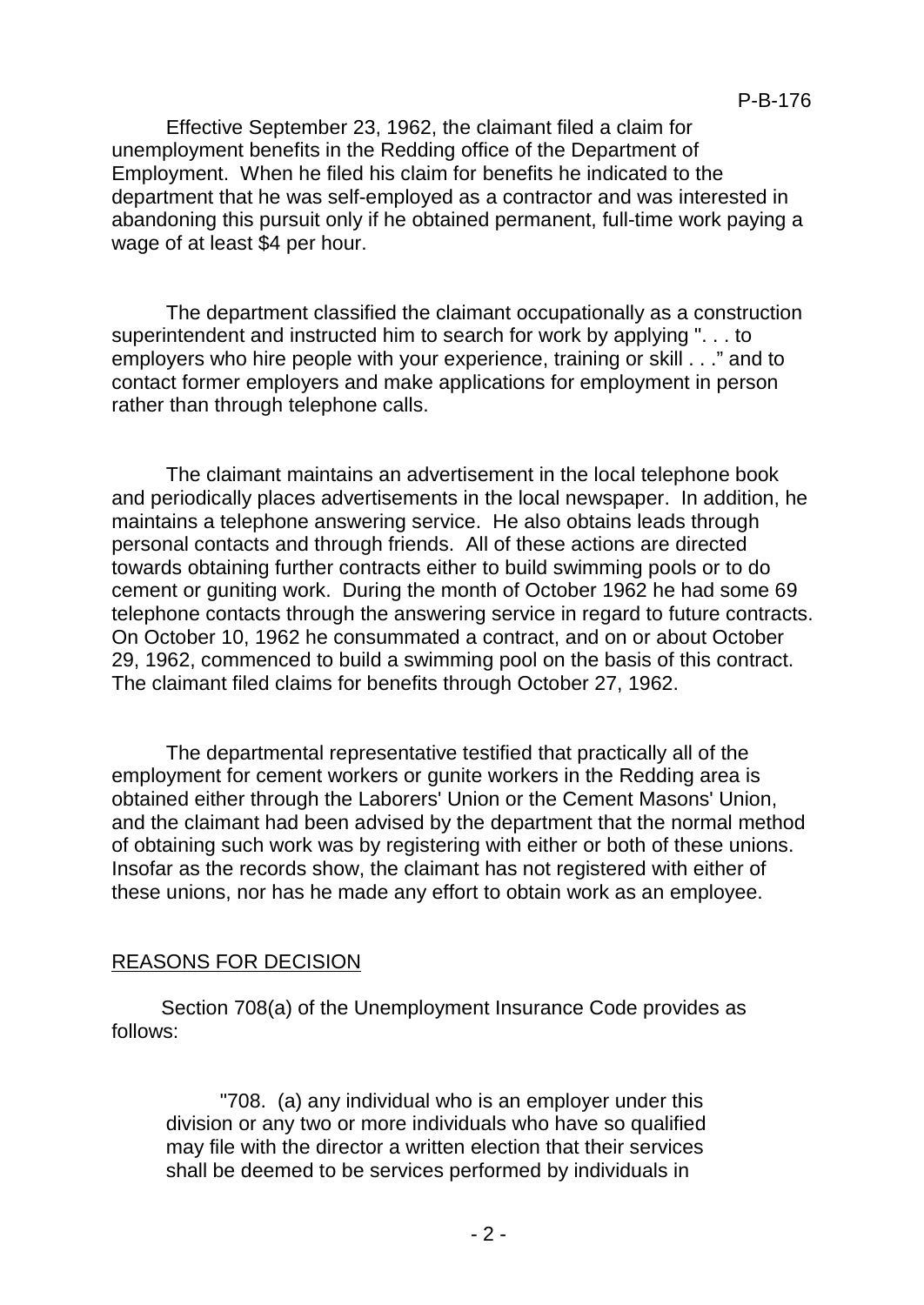employment. Upon the approval of the election by the director the services of such individuals shall be deemed to constitute employment. Regardless of their actual earnings, for the purposes of computing benefit rights and contributions, they shall be deemed to have received remuneration for each calendar quarter in the highest of the maximum amounts stated in column A of Section 1280 or column A of Section 2655 or provided by Section 2655.5."

Section 1252 of the code provides:

"1252. An individual is 'unemployed' in any week during which he performs no services and with respect to which no wages are payable to him, or in any week of less than full-time work if the wages payable to him with respect to that week are less than his weekly benefit amount. Authorized regulations shall be prescribed making such distinctions as may be necessary in the procedures applicable to unemployed individuals as to total unemployment, part-total employment, partial unemployment of individuals attached to their regular jobs, and other forms of short-time work. For the purpose of this section only the term 'wages' includes any and all compensation for personal services whether performed as an employee or as an independent contractor."

In Benefit Decision No. 6669 the claimant was a licensed electrician and licensed electrical contractor. His application for elective coverage as an employer under section 708 of the code had been approved. At the time he filed his claim for benefits he was performing no services and had no wages, either as a contractor or as an employee. We held that the claimant was "unemployed" within the meaning of section 1252 of the code. We also referred to the Department of Employment for determination the issue of the claimant's availability for work since the record did not contain sufficient evidence to decide this issue.

In Benefit Decision No. 6679 the claimant was a partner in a boat business. The partnership had been granted elective coverage. The claimant normally worked full time in the business, but during a slack period he reduced the number of hours he spent in the shop to 26 per week. He reported some income during the period in which he claimed benefits as a partially unemployed individual. We held that the claimant could not claim benefits as a partially unemployed individual, but that he was "unemployed"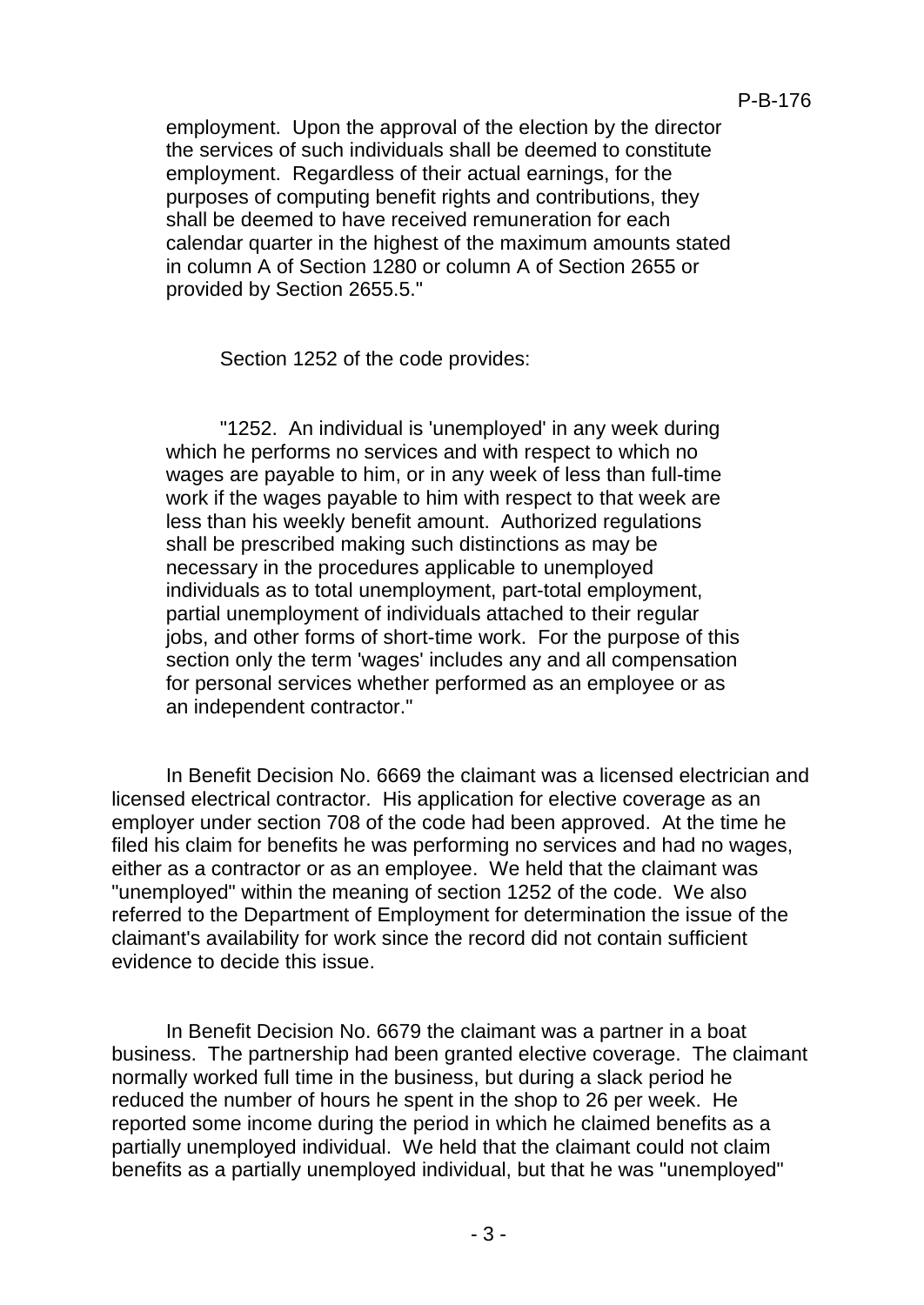within the meaning of section 1252 of the code. We also held that the claimant was not available for work within the meaning of section 1253(c) of the code because he was not interested in obtaining other work.

In accordance with Benefit Decisions Nos. 6669 and 6679, we hold that the claimant herein was "unemployed" when he filed his claim for benefits on September 23, 1962. However, the department's denial of benefits in this case was predicated upon the failure of the claimant to meet the eligibility requirements of sub-sections 1253(c) and (e) of the Unemployment Insurance Code. These sub-sections provide as follows:

"1253. An unemployed individual is eligible to receive unemployment compensation benefits with respect to any week only if the director finds that:

\* \* \*

(c) He was able to work and available for work for that week.

\* \* \*

(e) He conducted a search for suitable work in accordance with specific and reasonable instructions of a public employment office."

We have consistently held that in order to be available for work the claimant must be offering his services in a labor market where there is a reasonable demand for his services and without unreasonable restrictions or limitations on acceptable work, either self-imposed or created by force of circumstances, so that it may be found that the claimant is genuinely in that labor market, ready, willing and able to accept suitable employment (Benefit Decision No. 5015).

Because of the provisions of section 708(a) of the code, the services the claimant performed as a contractor constitute employment within the meaning of the code. Likewise, under section 1252, his compensation for such services constitutes "wages." Under these circumstances, in determining whether the claimant met the eligibility requirements of subsections 1253(c) and (e) of the code, we must apply the same principles of law that are applicable to claimants who have earned their qualifying wages in an employer-employee relationship.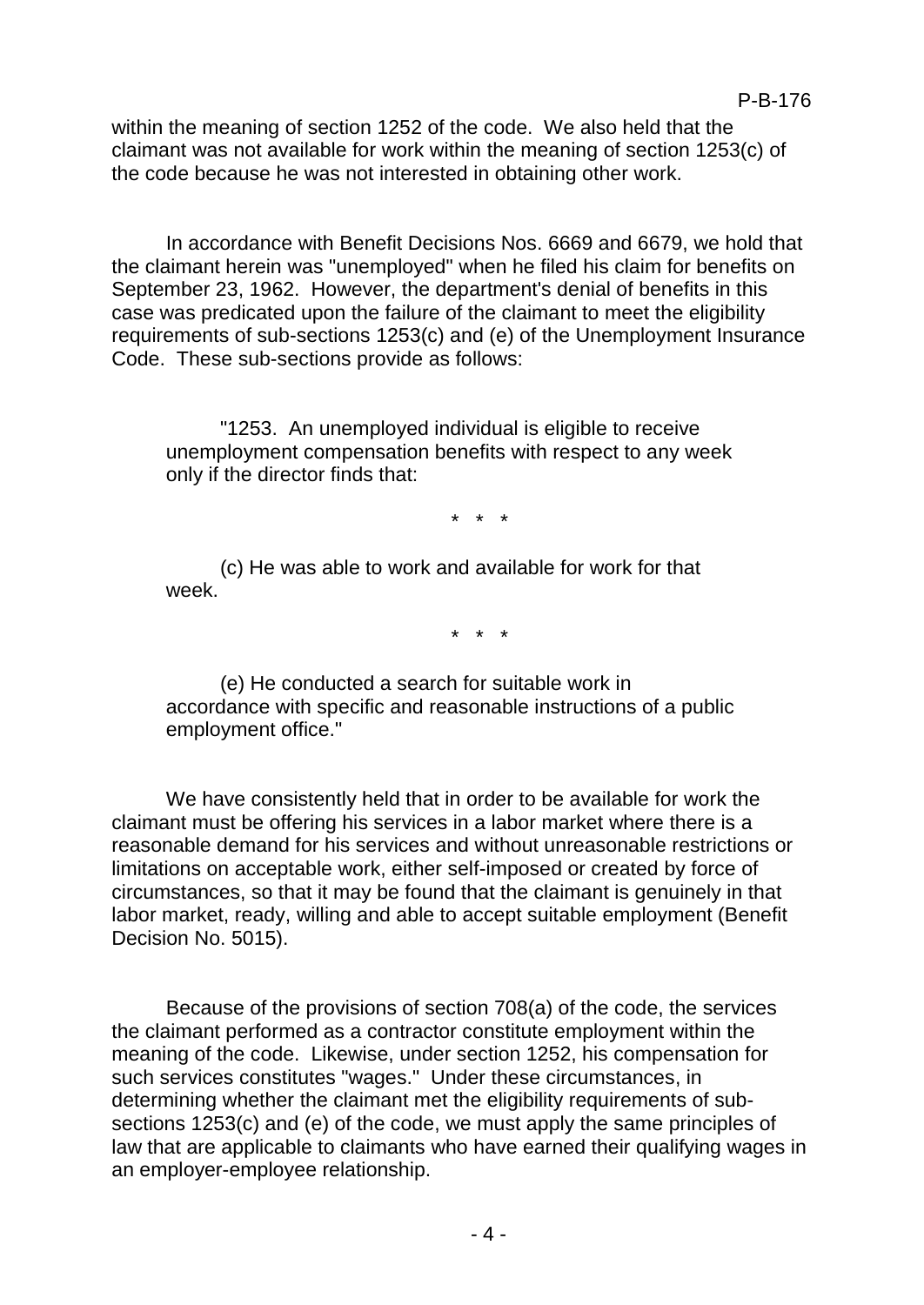In Loews, Inc. v. California Employment Stabilization Commission (1946), 76 Cal. App. 2d 231, 172 P. 2d 938, the California District Court of Appeal stated as follows:

". . . The mere fact that a claimant, at the time of filing his application, seeks work only in his usual occupation does not of itself establish that he is not available for work. A claimant, who had had full time employment in an occupation in which he is particularly trained and skilled, but who was unemployed at the time of filing his claim through no fault of his own, may be held to be available for work even if at the time of filing his claim he refuses to accept employment in any other trade than that which is his usual occupation, provided it is established that good prospects exist for obtaining employment in his usual occupation on a full-time basis within a reasonable time. . ."

In conformity with this principle, we have consistently held that a claimant may restrict availability to one occupational field for a reasonable period of time as long as good prospects exist for obtaining employment in that field (Benefit Decisions Nos. 5500, 6336, 6414 and 6443).

On the basis of the claimant's past work experience, it is our opinion that the claimant's usual occupation is as a contractor in the construction of swimming pools. It is our further opinion that the claimant's restriction to work in his usual occupation at the time he filed his claim for benefits was not unreasonable since it appears from the evidence that good prospects existed for obtaining such work within a reasonable period of time. Therefore, we hold that the claimant was available for work during the period involved in this appeal. We also hold that the claimant's efforts to seek work, considering the customary methods of obtaining work in his usual occupation, were reasonably designed to result in his prompt re-employment in suitable work. Although such efforts were not in compliance with instructions of the Department of Employment, it is our opinion that such instructions were not reasonable since they were based upon the assumption that the claimant was obligated to seek work as an employee in a work classification other than his usual occupation.

In a number of prior decisions we have held that the availability of a claimant for self-employment does not make the claimant "available for work" within the meaning of section 1253(c) of the code (see, for example, Benefit Decision No. 5633). Our decisions were premised on the conclusions that the term "work" is synonymous with the term "performed services"; that a self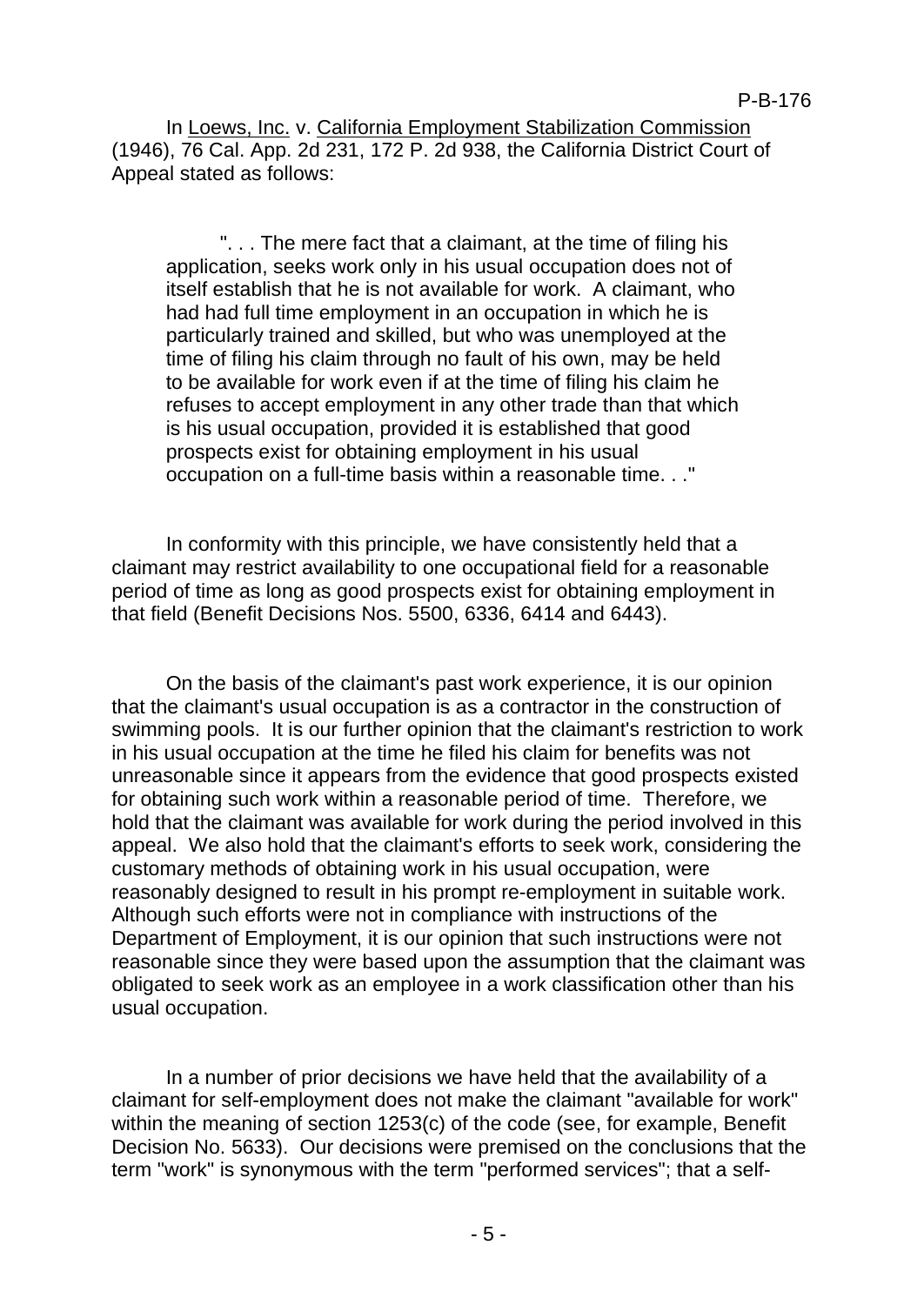employed individual does not perform "services" within the meaning of the Unemployment Insurance Code and that, therefore, self-employment does not constitute "work." However, in those cases, the claimants had not been granted elective coverage under the code, whereas in the case before us, the claimant having been granted elective coverage, the services he performed as a contractor constituted employment under the code, and in accordance with our prior reasoning would also constitute "work" within the meaning of section 1253(c) of the code. Therefore, our prior decisions relating to the availability of self-employed individuals who have not elected coverage under the code are not in conflict with the conclusions we have reached in this case.

There is a question, however, as to whether our decision in Benefit Decision No. 6679 hereinbefore discussed, is in conflict with this decision. In Benefit Decision No. 6679 we held that the claimant was not available for work because he was not interested in obtaining other work and had made no search for work. In accordance with our present decision, we should have concluded that the claimant's usual occupation was as an operator of a boat repair and boat equipment sales shop. He was entitled to restrict to that occupation, and more particularly to the operation of his own business, for a reasonable period of time provided his business offered reasonable prospects of full-time employment. In this respect, the evidence showed that the business was seasonal in nature and that, during the period involved in the appeal, which was the start of the normal winter seasonal reduction in business, a further reduction in business occurred because the drought had reduced the water level in the lakes so that boats could not be operated. The claimant testified that because of these conditions he really was not needed at the shop at all. Under these circumstances, we believe it was proper for us to conclude that the claimant should have been willing to make himself available for other work, and that by his failure to do so he was not available.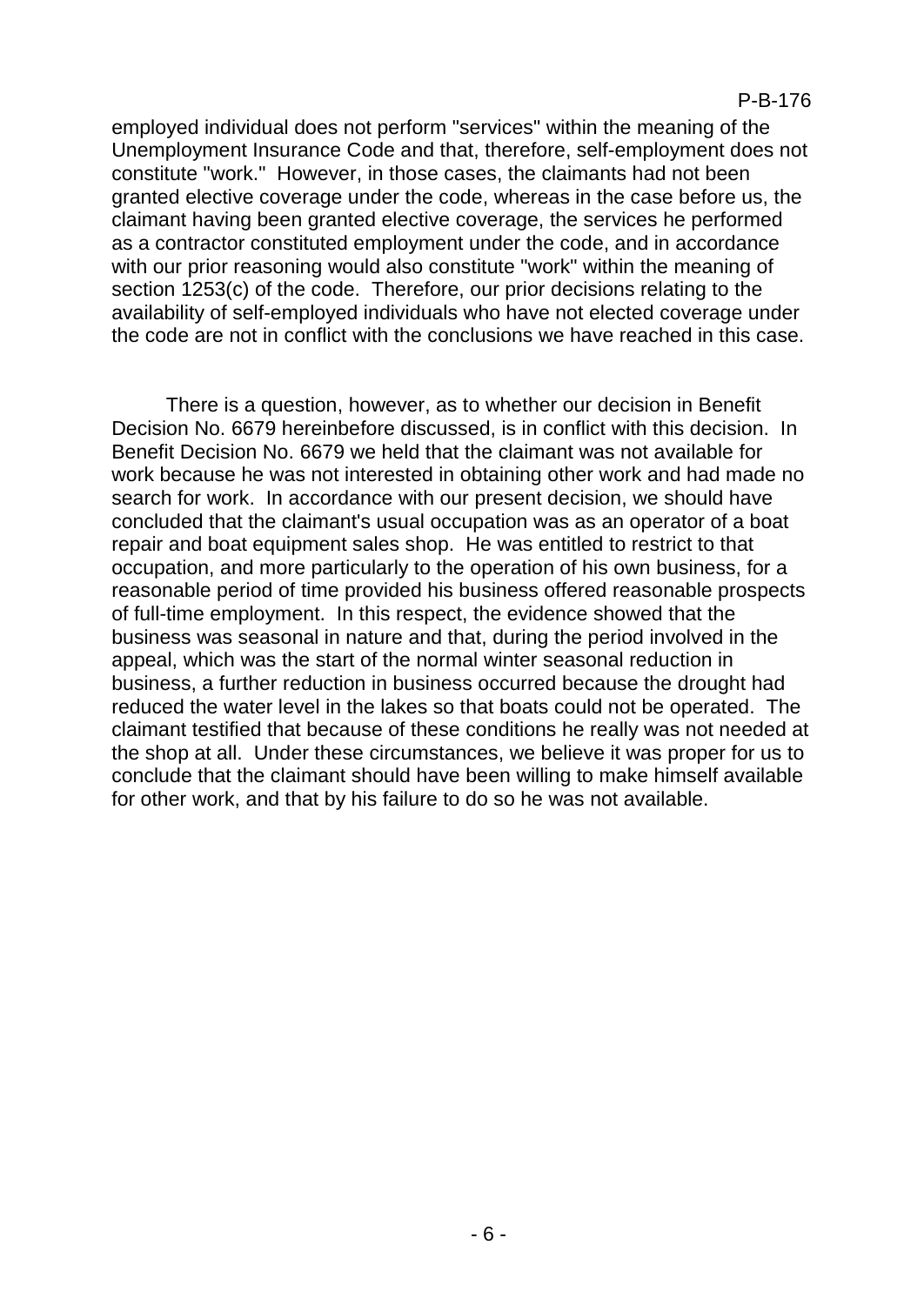### DECISION

The determination of the department is reversed. The claimant was available for work and was actively seeking work as required by the code. Benefits are payable provided he was otherwise eligible.

Sacramento, California, January 6, 1976

### CALIFORNIA UNEMPLOYMENT INSURANCE APPEALS BOARD

DON BLEWETT, Chairperson

MARILYN H. GRACE

CARL A. BRITSCHG

RICHARD H. MARRIOTT

DISSENTING - Written Opinion Attached

HARRY K. GRAFE